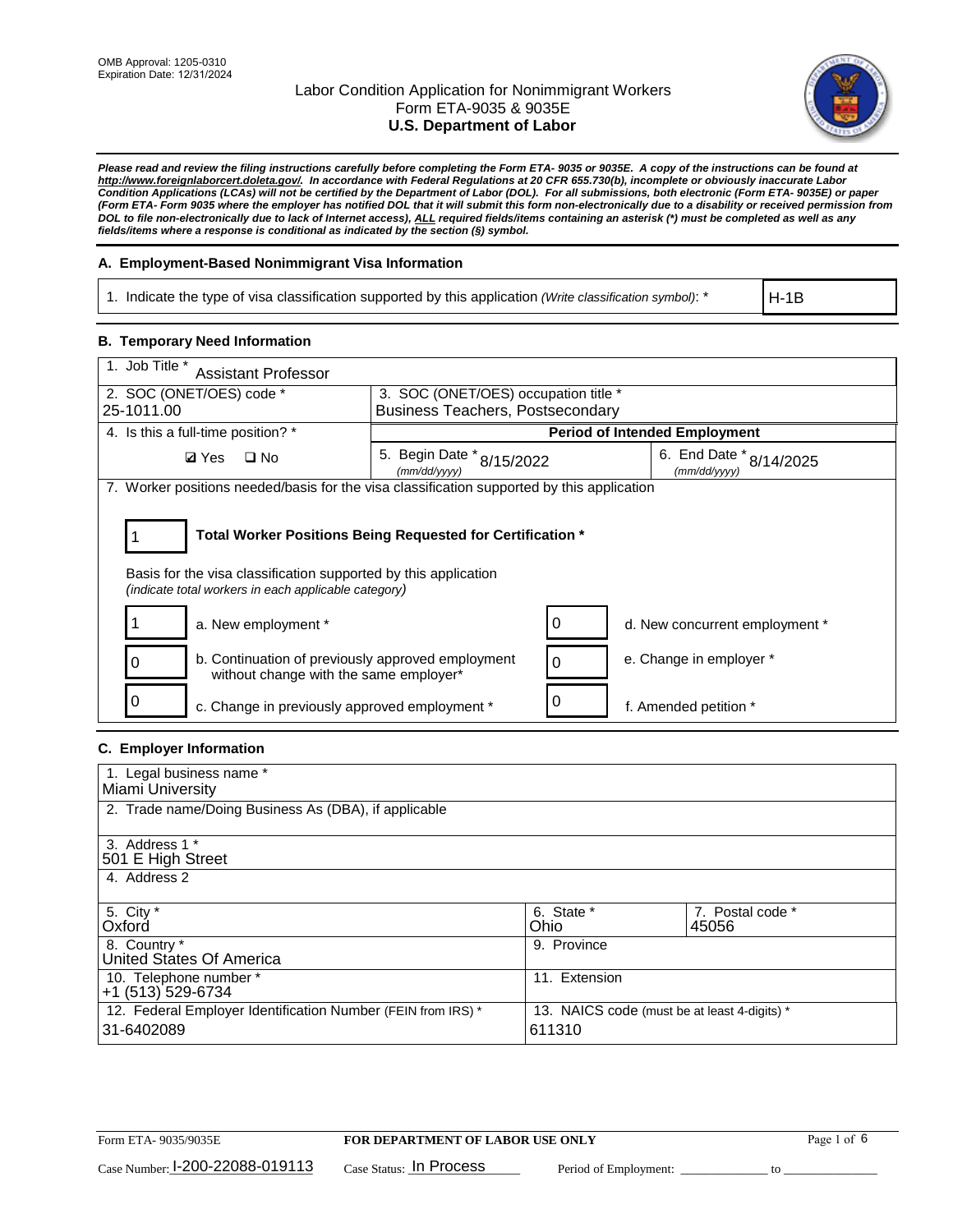

# **D. Employer Point of Contact Information**

**Important Note**: The information contained in this Section must be that of an employee of the employer who is authorized to act on behalf of the employer in labor certification matters. The information in this Section must be different from the agent or attorney information listed in Section E, unless the attorney is an employee of the employer.

| 1. Contact's last (family) name *                       | 2. First (given) name * |                     | 3. Middle name(s)         |
|---------------------------------------------------------|-------------------------|---------------------|---------------------------|
| Smart                                                   | Aimee                   |                     | M                         |
| 4. Contact's job title *<br>Paralegal                   |                         |                     |                           |
| 5. Address 1 *<br>Miami University                      |                         |                     |                           |
| 6. Address 2<br>501 E High Street, 205 B Roudebush Hall |                         |                     |                           |
| 7. City *<br>Oxford                                     |                         | 8. State *<br>Ohio  | 9. Postal code *<br>45056 |
| 10. Country *<br>United States Of America               |                         | 11. Province        |                           |
| 12. Telephone number *                                  | Extension<br>13.        | 14. E-Mail address  |                           |
| +1 (513) 529-6734                                       |                         | smarta2@miamioh.edu |                           |

# **E. Attorney or Agent Information (If applicable)**

**Important Note**: The employer authorizes the attorney or agent identified in this section to act on its behalf in connection with the filing of this application.

| 1. Is the employer represented by an attorney or agent in the filing of this application? *<br>If "Yes," complete the remainder of Section E below. |                         |                                                      |                               |                   | <b>Ø</b> Yes     | $\Box$ No |
|-----------------------------------------------------------------------------------------------------------------------------------------------------|-------------------------|------------------------------------------------------|-------------------------------|-------------------|------------------|-----------|
| 2. Attorney or Agent's last (family) name §                                                                                                         | 3. First (given) name § |                                                      |                               | 4. Middle name(s) |                  |           |
| Woodard                                                                                                                                             | John                    |                                                      |                               |                   |                  |           |
| 5. Address 1 §<br>501 E High Street                                                                                                                 |                         |                                                      |                               |                   |                  |           |
| 6. Address 2                                                                                                                                        |                         |                                                      |                               |                   |                  |           |
| 7. City §<br>Oxford                                                                                                                                 |                         | 8. State §<br>Ohio                                   |                               | 45056             | 9. Postal code § |           |
| 10. Country §<br>United States Of America                                                                                                           |                         | 11. Province                                         |                               |                   |                  |           |
| 12. Telephone number §                                                                                                                              | 13. Extension           |                                                      | 14. E-Mail address            |                   |                  |           |
| +1 (513) 529-6734                                                                                                                                   |                         |                                                      | woodarje@miamioh.edu          |                   |                  |           |
| 15. Law firm/Business name §                                                                                                                        |                         |                                                      | 16. Law firm/Business FEIN §  |                   |                  |           |
| Miami University/Office of General Counsel                                                                                                          |                         |                                                      | 31-6402089                    |                   |                  |           |
| 17. State Bar number (only if attorney) §                                                                                                           |                         | 18. State of highest court where attorney is in good |                               |                   |                  |           |
| 0085959                                                                                                                                             |                         | Ohio                                                 | standing (only if attorney) § |                   |                  |           |
| 19. Name of the highest State court where attorney is in good standing (only if attorney) §                                                         |                         |                                                      |                               |                   |                  |           |
| Supreme Court of Ohio                                                                                                                               |                         |                                                      |                               |                   |                  |           |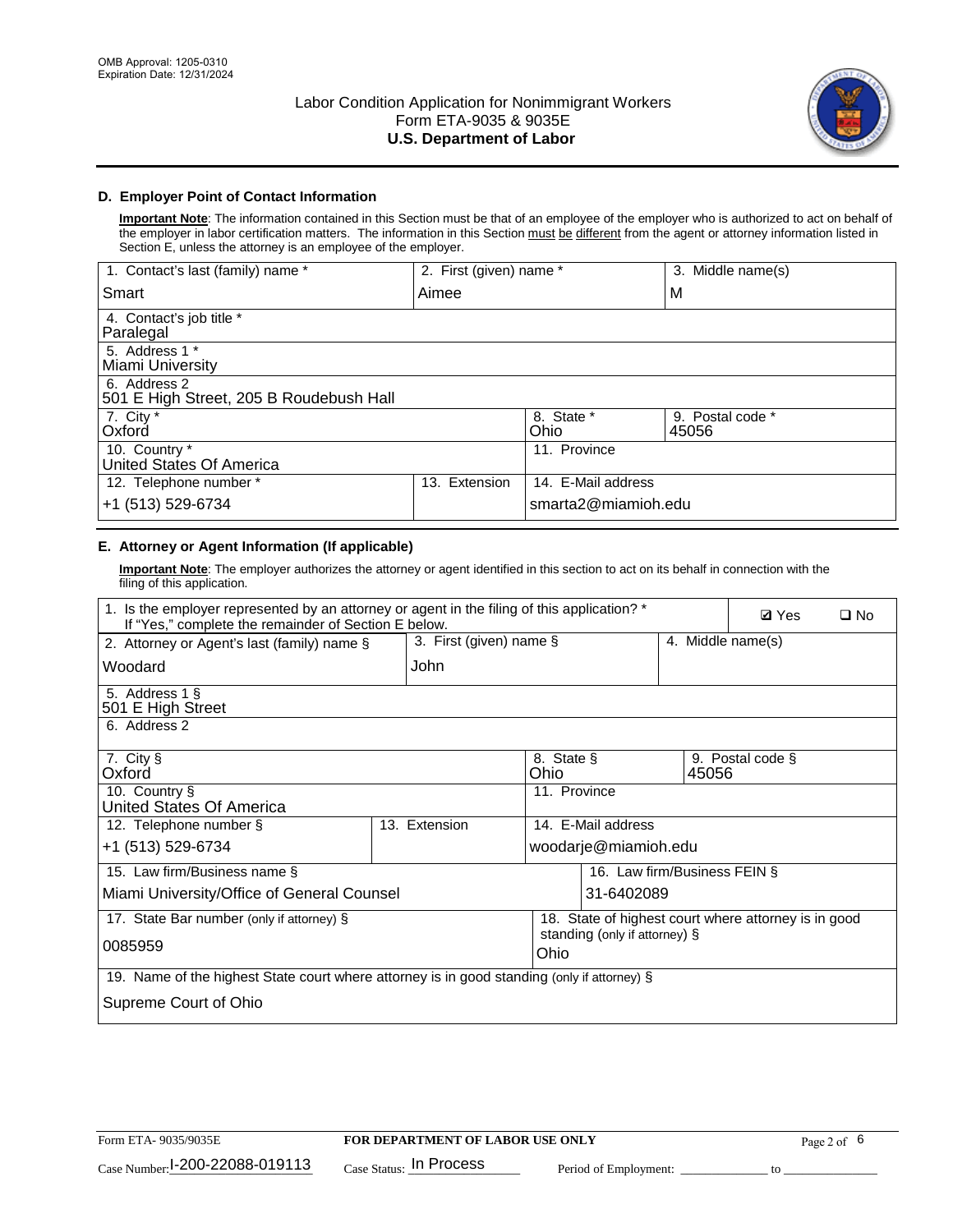

#### **F. Employment and Wage Information**

**Important Note**: The employer must define the intended place(s) of employment with as much geographic specificity as possible. Each intended place(s) of employment listed below must be the worksite or physical location where the work will actually be performed and cannot be a P.O. Box. The employer must identify all intended places of employment, including those of short duration, on the LCA. 20 CFR 655.730(c)(5). If the employer is submitting this form non-electronically and the work is expected to be performed in more than one location, an attachment must be submitted in order to complete this section. An employer has the option to use either a single Form ETA-9035/9035E or multiple forms to disclose all intended places of employment. If the employer has more than ten (10) intended places of employment at the time of filing this application, the employer must file as many additional LCAs as are necessary to list all intended places of employment. See the form instructions for further information about identifying all intended places of employment.

#### a.*Place of Employment Information* 1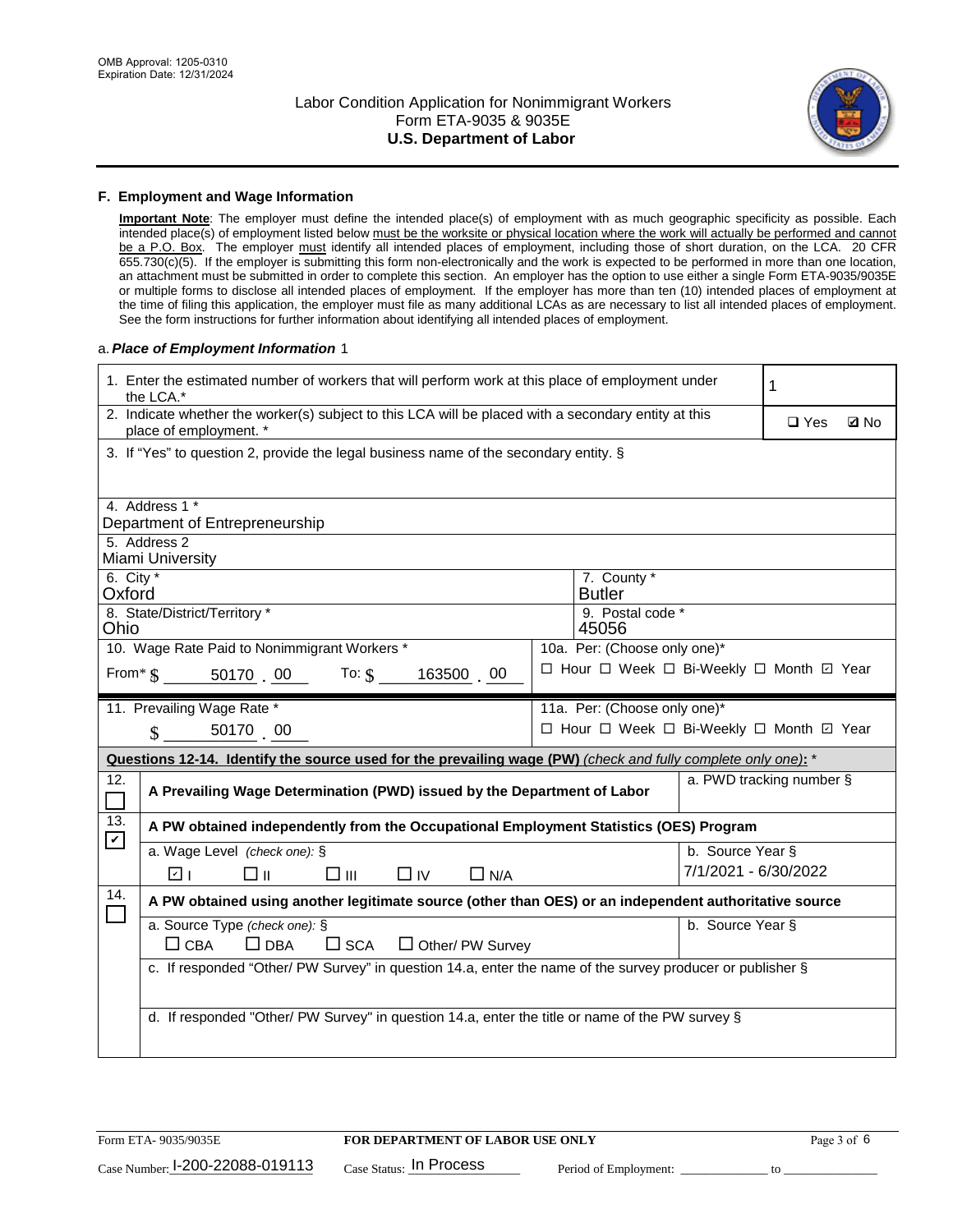

# **G. Employer Labor Condition Statements**

! *Important Note:* In order for your application to be processed, you MUST read Section G of the Form ETA-9035CP - General Instructions for the 9035 & 9035E under the heading "Employer Labor Condition Statements" and agree to all four (4) labor condition statements summarized below:

- (1) **Wages:** The employer shall pay nonimmigrant workers at least the prevailing wage or the employer's actual wage, whichever is higher, and pay for non-productive time. The employer shall offer nonimmigrant workers benefits and eligibility for benefits provided as compensation for services on the same basis as the employer offers to U.S. workers. The employer shall not make deductions to recoup a business expense(s) of the employer including attorney fees and other costs connected to the performance of H-1B, H-1B1, or E-3 program functions which are required to be performed by the employer. This includes expenses related to the preparation and filing of this LCA and related visa petition information. 20 CFR 655.731;
- (2) **Working Conditions:** The employer shall provide working conditions for nonimmigrants which will not adversely affect the working conditions of workers similarly employed. The employer's obligation regarding working conditions shall extend for the duration of the validity period of the certified LCA or the period during which the worker(s) working pursuant to this LCA is employed by the employer, whichever is longer. 20 CFR 655.732;
- (3) **Strike, Lockout, or Work Stoppage:** At the time of filing this LCA, the employer is not involved in a strike, lockout, or work stoppage in the course of a labor dispute in the occupational classification in the area(s) of intended employment. The employer will notify the Department of Labor within 3 days of the occurrence of a strike or lockout in the occupation, and in that event the LCA will not be used to support a petition filing with the U.S. Citizenship and Immigration Services (USCIS) until the DOL Employment and Training Administration (ETA) determines that the strike or lockout has ended. 20 CFR 655.733; and
- (4) **Notice:** Notice of the LCA filing was provided no more than 30 days before the filing of this LCA or will be provided on the day this LCA is filed to the bargaining representative in the occupation and area of intended employment, or if there is no bargaining representative, to workers in the occupation at the place(s) of employment either by electronic or physical posting. This notice was or will be posted for a total period of 10 days, except that if employees are provided individual direct notice by e-mail, notification need only be given once. A copy of the notice documentation will be maintained in the employer's public access file. A copy of this LCA will be provided to each nonimmigrant worker employed pursuant to the LCA. The employer shall, no later than the date the worker(s) report to work at the place(s) of employment, provide a signed copy of the certified LCA to the worker(s) working pursuant to this LCA. 20 CFR 655.734.

1. **I have read and agree to** Labor Condition Statements 1, 2, 3, and 4 above and as fully explained in Section G of the Form ETA-9035CP – General Instructions for the 9035 & 9035E and the Department's regulations at 20 CFR 655 Subpart H. \*

**Ø**Yes ロNo

### **H. Additional Employer Labor Condition Statements –H-1B Employers ONLY**

!**Important Note***:* In order for your H-1B application to be processed, you MUST read Section H – Subsection 1 of the Form ETA 9035CP – General Instructions for the 9035 & 9035E under the heading "Additional Employer Labor Condition Statements" and answer the questions below.

#### *a. Subsection 1*

| 1. At the time of filing this LCA, is the employer H-1B dependent? §                                                                                                                                                                                                    |  | $\Box$ Yes | ⊡ No      |            |
|-------------------------------------------------------------------------------------------------------------------------------------------------------------------------------------------------------------------------------------------------------------------------|--|------------|-----------|------------|
| 2. At the time of filing this LCA, is the employer a willful violator? $\S$                                                                                                                                                                                             |  | $\Box$ Yes | ⊡ No      |            |
| 3. If "Yes" is marked in questions H.1 and/or H.2, you must answer "Yes" or "No" regarding<br>whether the employer will use this application ONLY to support H-1B petitions or extensions of<br>status for exempt H-1B nonimmigrant workers? §                          |  | $\Box$ Yes | $\Box$ No |            |
| 4. If "Yes" is marked in question H.3, identify the statutory basis for the<br>$\Box$ \$60,000 or higher annual wage<br>exemption of the H-1B nonimmigrant workers associated with this<br>$\Box$ Master's Degree or higher in related specialty<br>$\Box$ Both<br>LCA. |  |            |           |            |
| H-1B Dependent or Willful Violator Employers -Master's Degree or Higher Exemptions ONLY                                                                                                                                                                                 |  |            |           |            |
| 5. Indicate whether a completed Appendix A is attached to this LCA covering any H-1B<br>nonimmigrant worker for whom the statutory exemption will be based <b>ONLY</b> on attainment of a<br>Master's Degree or higher in related specialty. §                          |  | $\Box$ Yes | ⊡ No      | $\Box$ N/A |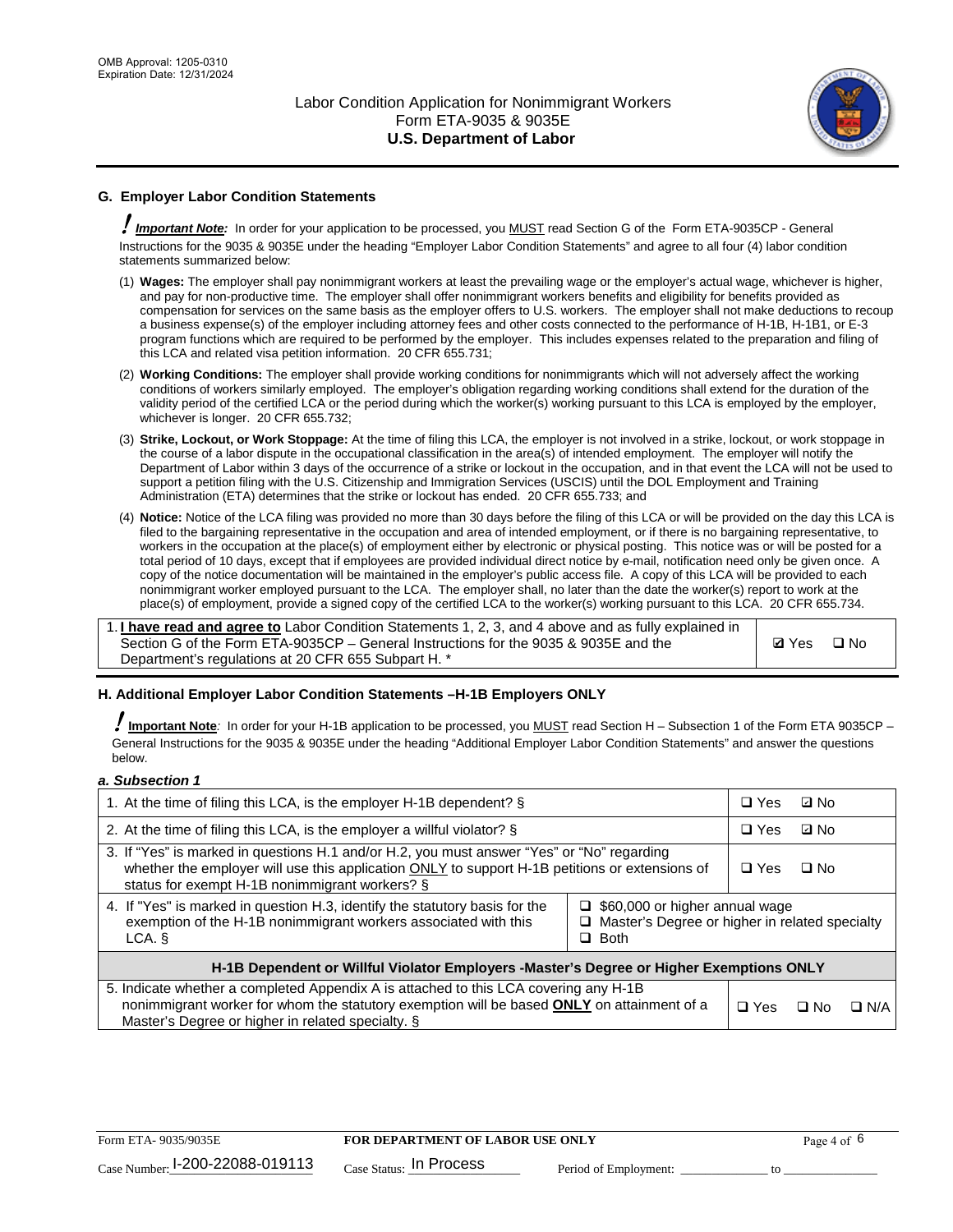

**If you marked "Yes" to questions H.a.1 (H-1B dependent) and/or H.a.2 (H-1B willful violator) and "No" to question H.a.3 (exempt H-1B nonimmigrant workers), you MUST read Section H – Subsection 2 of the Form ETA 9035CP – General Instructions for the 9035 & 9035E under the heading "Additional Employer Labor Condition Statements" and indicate your agreement to all three (3) additional statements summarized below.**

#### *b. Subsection 2*

- A. **Displacement:** An H-1B dependent or willful violator employer is prohibited from displacing a U.S. worker in its own workforce within the period beginning 90 days before and ending 90 days after the date of filing of the visa petition. 20 CFR 655.738(c);
- B. **Secondary Displacement:** An H-1B dependent or willful violator employer is prohibited from placing an H-1B nonimmigrant worker(s) with another/secondary employer where there are indicia of an employment relationship between the nonimmigrant worker(s) and that other/secondary employer (thus possibly affecting the jobs of U.S. workers employed by that other employer), unless and until the employer subject to this LCA makes the inquiries and/or receives the information set forth in 20 CFR 655.738(d)(5) concerning that other/secondary employer's displacement of similarly employed U.S. workers in its workforce within the period beginning 90 days before and ending 90 days after the date of such placement. 20 CFR 655.738(d). Even if the required inquiry of the secondary employer is made, the H-1B dependent or willful violator employer will be subject to a finding of a violation of the secondary displacement prohibition if the secondary employer, in fact, displaces any U.S. worker(s) during the applicable time period; and
- C. **Recruitment and Hiring:** Prior to filing this LCA or any petition or request for extension of status for nonimmigrant worker(s) supported by this LCA, the H-1B dependent or willful violator employer must take good faith steps to recruit U.S. workers for the job(s) using procedures that meet industry-wide standards and offer compensation that is at least as great as the required wage to be paid to the nonimmigrant worker(s) pursuant to 20 CFR 655.731(a). The employer must offer the job(s) to any U.S. worker who applies and is equally or better qualified for the job than the nonimmigrant worker. 20 CFR 655.739.

| 6. I have read and agree to Additional Employer Labor Condition Statements A, B, and C above and |       |           |
|--------------------------------------------------------------------------------------------------|-------|-----------|
| as fully explained in Section H – Subsections 1 and 2 of the Form ETA 9035CP – General           | □ Yes | $\Box$ No |
| Instructions for the 9035 & 9035 E and the Department's regulations at 20 CFR 655 Subpart H. §   |       |           |

### **I. Public Disclosure Information**

! **Important Note***:* You must select one or both of the options listed in this Section.

**sqrt** Employer's principal place of business □ Place of employment

### **J. Notice of Obligations**

A. Upon receipt of the certified LCA, the employer must take the following actions:

- o Print and sign a hard copy of the LCA if filing electronically (20 CFR 655.730(c)(3));<br>
Maintain the original signed and certified LCA in the employer's files (20 CFR 655.7
- Maintain the original signed and certified LCA in the employer's files (20 CFR 655.705(c)(2); 20 CFR 655.730(c)(3); and 20 CFR 655.760); and
- o Make a copy of the LCA, as well as necessary supporting documentation required by the Department of Labor regulations, available for public examination in a public access file at the employer's principal place of business in the U.S. or at the place of employment within one working day after the date on which the LCA is filed with the Department of Labor (20 CFR 655.705(c)(2) and 20 CFR 655.760).
- B. The employer must develop sufficient documentation to meet its burden of proof with respect to the validity of the statements made in its LCA and the accuracy of information provided, in the event that such statement or information is challenged (20 CFR 655.705(c)(5) and 20 CFR 655.700(d)(4)(iv)).
- C. The employer must make this LCA, supporting documentation, and other records available to officials of the Department of Labor upon request during any investigation under the Immigration and Nationality Act (20 CFR 655.760 and 20 CFR Subpart I).

*I declare under penalty of perjury that I have read and reviewed this application and that to the best of my knowledge, the*  information contained therein is true and accurate. I understand that to knowingly furnish materially false information in the *preparation of this form and any supplement thereto or to aid, abet, or counsel another to do so is a federal offense punishable by fines, imprisonment, or both (18 U.S.C. 2, 1001,1546,1621).*

| 1. Last (family) name of hiring or designated official * 2. First (given) name of hiring or designated official * 3. Middle initial § |      |                  |  |
|---------------------------------------------------------------------------------------------------------------------------------------|------|------------------|--|
| Groom                                                                                                                                 | Ruth |                  |  |
| 4. Hiring or designated official title *                                                                                              |      |                  |  |
| Assoc VP Academic Personnel                                                                                                           |      |                  |  |
| 5. Signature *                                                                                                                        |      | 6. Date signed * |  |
|                                                                                                                                       |      |                  |  |

| Form ETA-9035/9035E                         | <b>FOR DEPARTMENT OF LABOR USE ONLY</b> |                       | Page 5 of 6 |
|---------------------------------------------|-----------------------------------------|-----------------------|-------------|
| $_{\text{Case Number:}}$ I-200-22088-019113 | $_{\text{Case Status:}}$ In Process     | Period of Employment: |             |